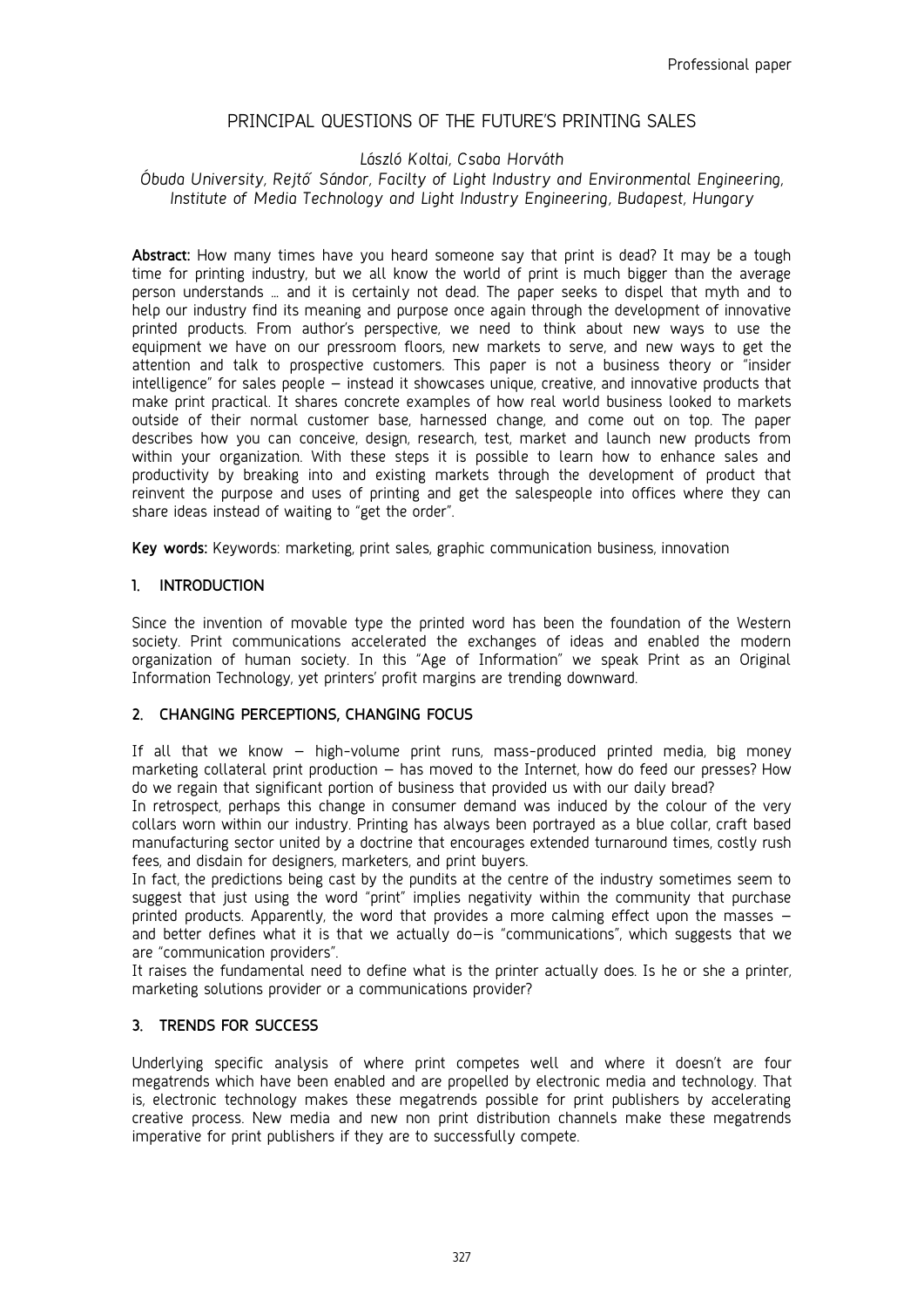These megatrends have been in place for nearly fifty years. They are pervasive. They will continue to force change, and we ignore them only at our peril. If we can push them faster, we will profit from them. The four megatrends are:

- More colour
- More targeting
- Faster distribution
- Interconnectivity

### **3.1 More colour – the first megatrend**

The explosion of web offset and high-end colour systems in the 1970s enabled an explosion of magazines and catalogs colour. By the late 1990s low-cost desktop colour systems made the colours universally available both print and online. Today, everyone can afford colour and everyone knows it communicates better than black and white.

Some may argue that this trend has run its of course. In slower economic times there are pauses as people what they must to preserve their budgets. But economic cycles inevitably end and with next uptick colour will become more pervasive.

#### **3.2 More targeting is the second megatrend**

Direct marketing, including consumer catalogs has been the fastest-growing segment of print industry for twenty years – and for good reason.

Most forecast of print growth are consistent with two basic conclusions. First, on-to-one colour printed will grow explosively from a fraction of a percent of the total print market to perhaps a few percent over next decade. Second, more than all of the net growth in printing in the next decades across all segments of print media will be in colour for counts under five thousand identical copies. That conclusion speaks volumes about the need to focus on changeover costs and order transaction costs. In this arena, communications and electronic imaging technology are not threat but rather a strength for print media and for the printer.

# **3.3 Faster distribution is the third megatrend**

How fast is fast? – Mission: "Document solutions – Done right, Anytime, Anywhere.

What is the value in quick turnarounds?

We should reduce the time in every aspect of communication. What was acceptable today will not be i.n the future. There is always value in shorter schedules. It can be found in better inventory control, later merchandising decisions, more rapid response to customer needs, faster time to market for new product or offering, or more time for the creative process.

If we focus on uninterrupted flow and the cost of work in process, "faster" and "smoother" are frequently also more efficient and less costly.

# **3.4 Interconnectivity**

Today the conversation goes an additional step. Files are received electronically and logged in the production system and the customer has immediate confirmation. Proofs sent electronically to the customer, to be printed on printers that have been calibrated to match the prepress system. The customer can know the press schedule at glance and verify that all elements have been transmitted and that all elements and all proofs have been received. The customer can access job schedule progress information through every step from receipt of images and list of postal transmittals.

If this is your mode of operation, your customers feel well informed: they have confidence that you can and will deliver. You now know better about your customers think and what they expect. Your customers know better about how you plan and perform for them. Once customers have had this experience, they will not want to lose the information and control you have given them.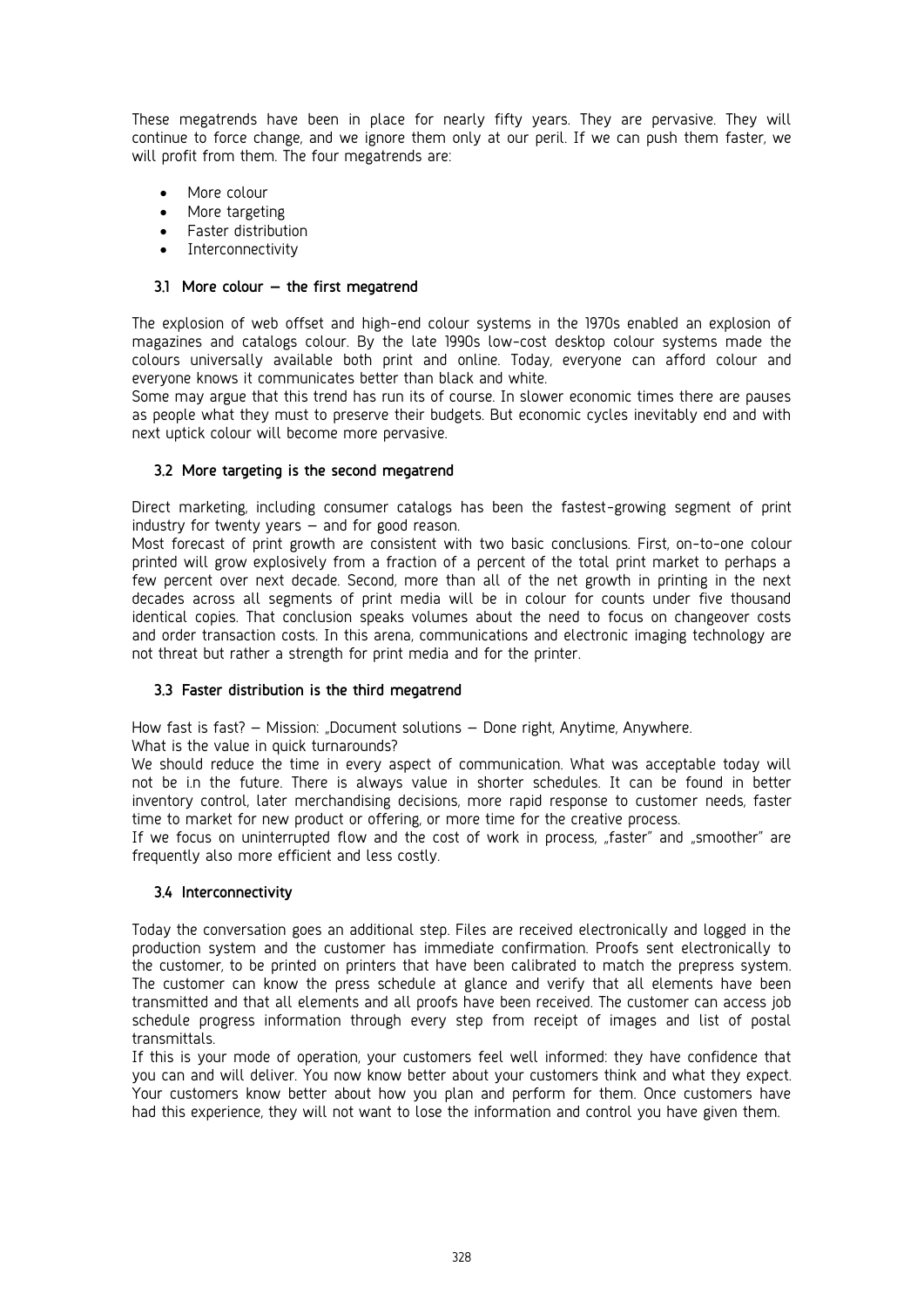# **4. MEGATRENDS AND STRATEGY**

The four megatrends are descriptors of sea change in the entire range of communication media. In looking at any graphic arts or publishing business the first measure of the health of the business should be to ask:

"How well are we equipped to lead in a world where competitive products and services will continuously have greater graphic and colour value, will be produced faster from inception delivery, and will be targeted with messages individualized to smaller audience segments?"

If the answer is not a resoundingly positive one, the first task is to reposition your strategy to win in this environment.

# **5. RECREATING AND REINVENTING PRINT**

Five hundred years is a long time to exist as an industry. Printing, after all, was the fundamental keystone for so many important movements throughout history. Adaptation and the ability to gain the necessary skills and expertise within the craft are the primary takeaways to filter trough hundreds of years of rich and diversified history known as the printing industry.

Then how - with this deeply set hold on tradition  $-$  do we change our mindsets into thinking we can actually change an industry?

Printing is a lagging industry. We have tendencies to lurk outside companies waiting for them to tell us what they need to have printed or what next big campaign they are going to launch. Rarely do we get an opportunity to research, observe, and/or learn from them. To many, this may be a foreign concept, as printers are not trained to be progressive and additive, rather they are conditioned to be order takers and solutions providers – all after the fact.

To begin, companies must break existing paradigms associated with current business strategy. And, as we learned, the printing industry has a long and respected tradition of being secondary or extending set prominently at the periphery of corporate existence.

Competition is fierce and set with very visible boundaries. However, printing firms must now look beyond the boundaries, work their way in from the periphery and look across alternative industries, across strategic groups, across buyer groups, across complementary product and service offering, across the functional-emotional orientation of industry, and even across time.

It's time to think differently and break tradition. It is time to supplement production through the development of products that challenge the role of the printer within business world as we know it.to any one

Instead of waiting to "get the order", printers must infiltrate markets with products that enhance buyers – a classification that is quite existential, that it is pertinent to anyone functioning in any role within an employee institution – and surpass needs with wants.

Companies that succeed in product development are called demand creators. Demand creators spend incalculable hours on research learning to understand the people.

These demand creators have very distinguishing characteristics that contribute to their success.

- They emphatically listen to their customer.
- They are engaged in continuous experimentation and perpetual improvement.
- They are always finding ways in which to preserve their individuality and/or brand.

Webb and Romano posited as follow: "The future of the printing communications industry is in offering a service, not a product. On the basis, the business needs to shift from task-based. you need to be on call to offer service on an ongoing basis, not just at discrete points when they need something printed."

# **6. CONCLUSION**

It is time to begin searching our genealogical past, to rediscover the entrepreneurial roots that founded our industry and contributed to the greatest knowledge for change. But we are also a resilient industry comprised of bright, educated, and innovative people.

We can emerge an industry that changes the way it does business, no longer a lagging industry but a forward-thinking and progressive manufacturing industry. But to do so will require strong leadership-leadership that can leap the hurdles navigate the obstacles, manage the emotional barriers, and communicate the vision.